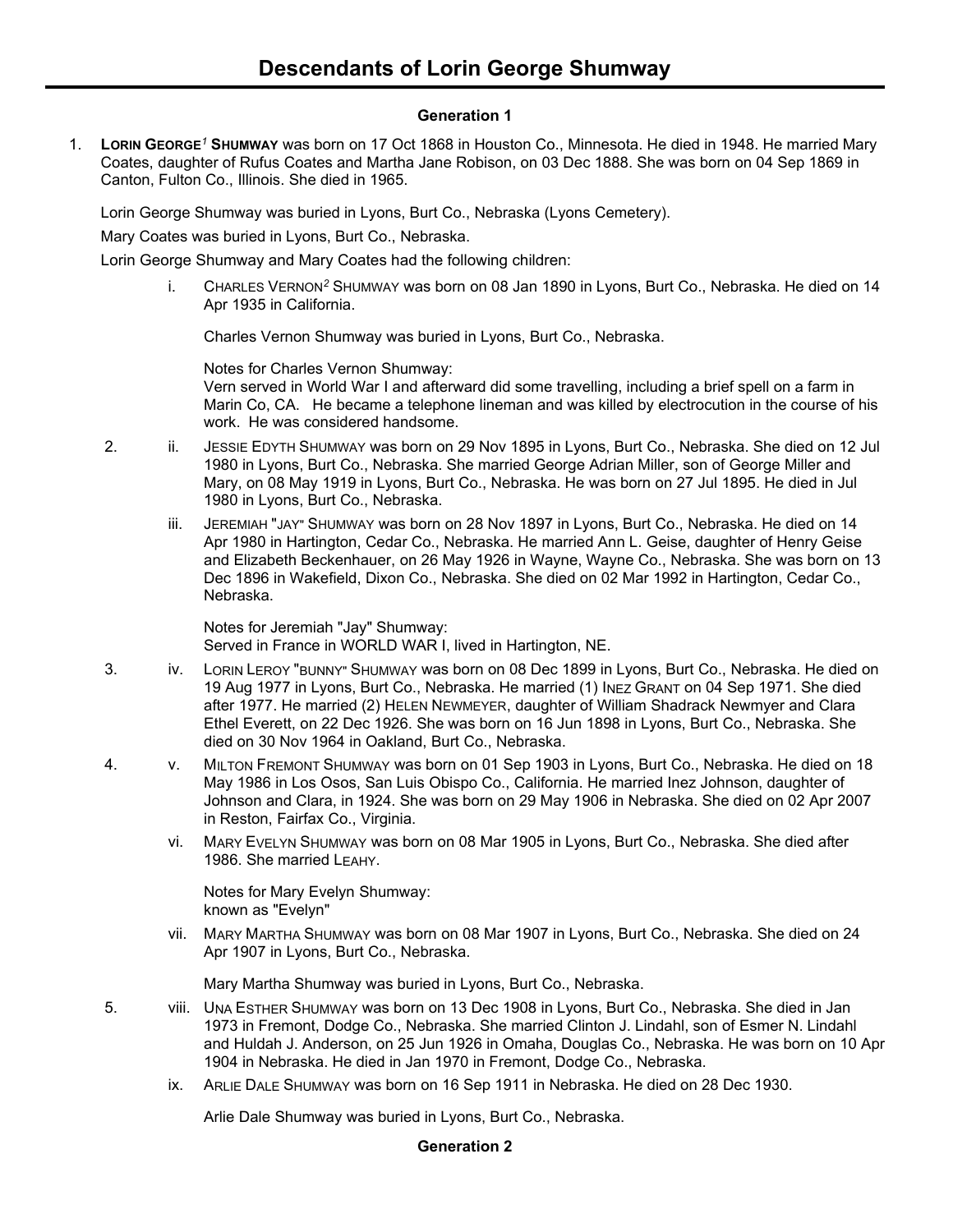## **Generation 2 (con't)**

2. **JESSIE EDYTH***<sup>2</sup>* **SHUMWAY** (Lorin George*<sup>1</sup>* ) was born on 29 Nov 1895 in Lyons, Burt Co., Nebraska. She died on 12 Jul 1980 in Lyons, Burt Co., Nebraska. She married George Adrian Miller, son of George Miller and Mary, on 08 May 1919 in Lyons, Burt Co., Nebraska. He was born on 27 Jul 1895. He died in Jul 1980 in Lyons, Burt Co., Nebraska.

Notes for Jessie Edyth Shumway: Died of diabetes (according to her son Kenneth Miller)

Notes for George Adrian Miller:

Known as "Trix."

George Adrian Miller and Jessie Edyth Shumway had the following children:

- i. RONALD ADRIAN*<sup>3</sup>* MILLER was born on 22 Feb 1922 in Lyons, Burt Co., Nebraska. He died on 28 Aug 1988 in Houston, Harris Co., Texas. He married CONNIE MCCUTCHEON.
- ii. KENNETH GEORGE MILLER was born on 06 Jan 1927 in Omaha, Douglas Co., Nebraska. He died on 20 Oct 2010 in Denver, Denver Co., Colorado.
- 3. **LORIN LEROY "BUNNY"***<sup>2</sup>* **SHUMWAY** (Lorin George*<sup>1</sup>* ) was born on 08 Dec 1899 in Lyons, Burt Co., Nebraska. He died on 19 Aug 1977 in Lyons, Burt Co., Nebraska. He married (1) **INEZ GRANT** on 04 Sep 1971. She died after 1977. He married (2) **HELEN NEWMEYER**, daughter of William Shadrack Newmyer and Clara Ethel Everett, on 22 Dec 1926. She was born on 16 Jun 1898 in Lyons, Burt Co., Nebraska. She died on 30 Nov 1964 in Oakland, Burt Co., Nebraska.

Lorin Leroy "Bunny" Shumway was buried in Lyons, Burt Co., Nebraska.

Notes for Lorin Leroy "Bunny" Shumway: Served in France in World War I; a farmer. Known as "Bunny"

Funeral services for Lorin L. Shumway, 77, former businessman and life time resident of the Lyons community, were conducted Mon., Aug. 22 at the First Presbyterian Church in Lyons. The Rev. Lawrence Woodcock officiated at the 2 pm. service. An organ prelude was presented by his daughter-in-law, Janice , (Mrs. Stan Shumway of Lawrence, Kan.)

Honorary pallbearers were Edward McMonies, Gene Gram, Lloyd Sexton, Fremont; Chris Larson, D. Roy Way, Decatur; Kenneth Sears, Ira Way and John A. Young. Casket carriers included Wayne Sanderson, Ed Hurd, Gary Cram, Elton Southwell, Merlin Brink and Gordon Chard.

A Masonic Memorial, with Don Swanson as orator, was presented before leaving the church, and members of the Veterans' organizations conducted a military service at the graveside.

Both the Masons and Veterans attended the funeral rites in a body.

Lorin L. Shumway, one of nine children of the late Lorin G. and Mary Coates Shumway, was born Dec. 8, 1899 at Lyons and lived all of his life in the community until his death on Fri., Aug. 19.

Bunny, as he was always known by family and friends, attended the Lyons school, graduating with the class of 1919 from Lyons High School, and also attended the University of Nebraska at Lincoln. He was the youngest enlistee from this area in World War I, serving from Oct 1917 to May,1919 in the 9th Balloon Co. with 10 months overseas service in the Argonne and St. Mihiel offense.

He was united in marriage on Dec. 22, 1926 to Miss Helen Newmyer of Lyons and to this union three children were born, two daughters, Lois Jean, who died in 1935, and Mary Ethel, and one son, Stanley. Mrs. Shumway died Nov. 30, 1964.

On Sept. 4, 1971 Shumway was married to Inez Grant Hamm of Decatur, who survives.

Shumway had an interest in farming and agriculture, and continued his extensive farming and livestock operations after moving into Lyons from the farm many years ago. For several years he was in partnership with his brother, M. F. (Bus) Shumway, owning and operating the Shumway Implement Co. in Lyons. In the past few years he and his wife Inez enjoyed many tours to various parts of the world.

He became a well known local artist and for many years was an active member of the Lyons Art Club and the Association of Nebraska Art Clubs, serving as a member of the Board of Directors on the state level, and on the state show committees.

For several years Shumway served on the Board of Education for School District No. 20 in Lyons, and was always interested in all community business and civic affairs. In recent years he was among those affiliated with the Elkhorn Watershed District.

Lorin was a Quarter member of Harvey Lenig Post No. 83 of Lyons American Legion, and had been recognized by Pilot Lodge No. 240 A.F. and A.M. of Nebraska Masons, and Esther Chapter No. 208, Order of Eastern Star, for his keg membership in both organizations. He was a member of the Tangier Shrine Temple in Omaha, the Yankton, S.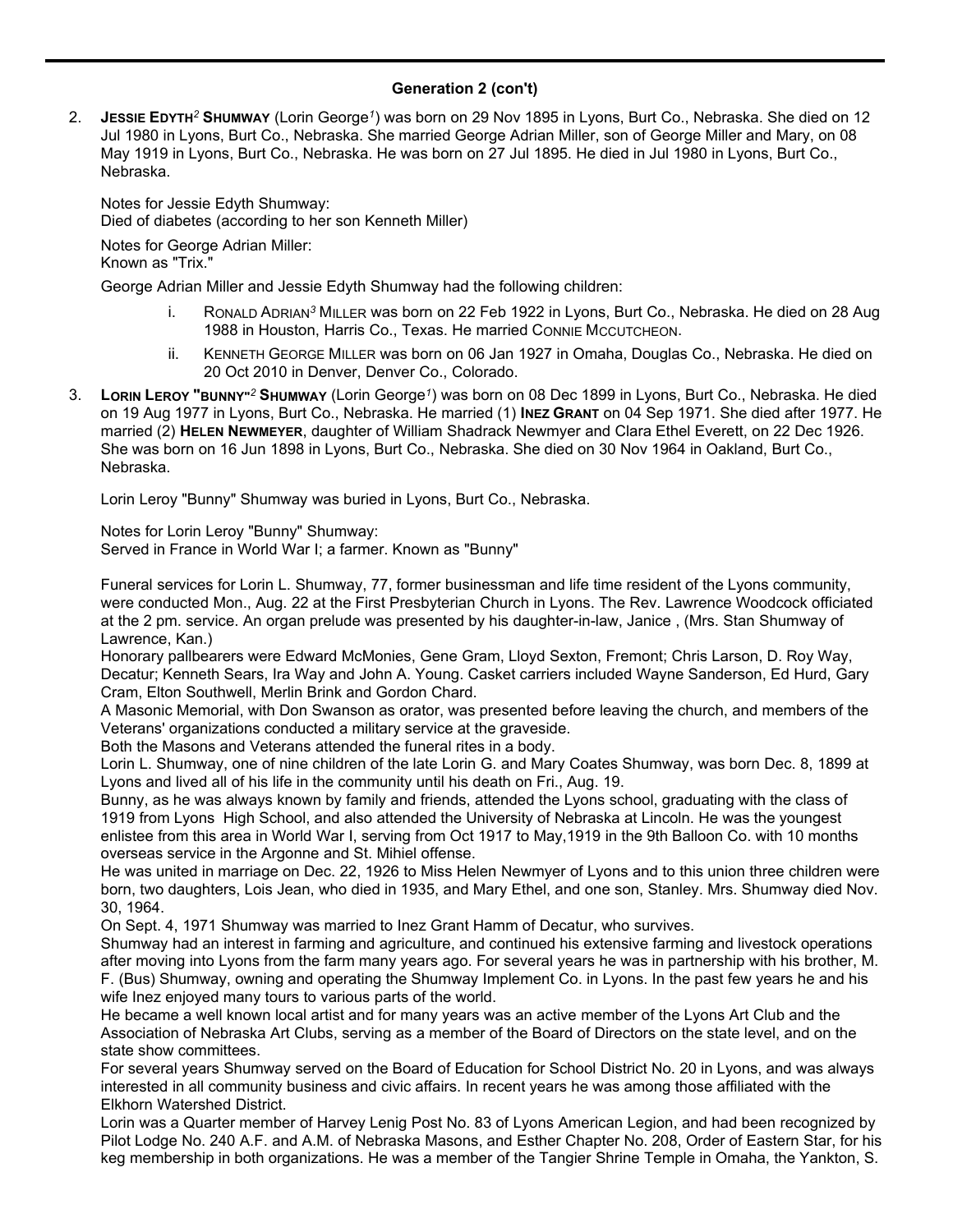## **Generation 2 (con't)**

D. Consistory, and Iowa Society of Sons of the American Revolution.

He had long been active in the First Presbyterian Church of Lyons, and was presently serving as an Elder of the church.

Other family members preceding him in death were his parents; two brothers, Vern and Dale; two sisters, Una Lindahl and Mary, who died in infancy.

Survivors include his wife Inez; son, Stanley Newmeyer Shumway and wife Janice of Lawrence Kan.; daughter, Mary Ethel and husband Harold Rounsborg, Oshkosh; eight grandchildren; two brothers, Jay of Hartington, Milton F. of Las Osos, Calif.; two sisters, Jessie (Mrs. George A. Miller) of Lyons, Evelyn Leahy, Miami Beach, Fla.; other relatives and a wide circle of friends.

Helen Newmeyer was buried in Lyons, Burt Co., Nebraska.

Lorin Leroy "Bunny" Shumway and Helen Newmeyer had the following children:

i. LOIS JEAN*<sup>3</sup>* SHUMWAY was born on 11 Jan 1928 in Omaha, Douglas Co., Nebraska. She died on 13 Apr 1935 in Omaha, Douglas Co., Nebraska.

Lois Jean Shumway was buried in Lyons, Burt Co., Nebraska.

- ii. STANLEY NEWMYER SHUMWAY was born on 19 Feb 1932 in Omaha, Douglas Co., Nebraska. He married Janice Ann Fullerton on 19 Dec 1954 in Lincoln, Lancaster Co., Nebraska. She was born on 23 Aug 1931 in Gordon, Sheridan Co., Nebraska.
- iii. MARY ETHEL SHUMWAY was born on 31 Mar 1937 in Omaha, Douglas Co., Nebraska. She married Harold Wallace Rounsborg on 31 Mar 1957 in Grand Island, Hall Co., Nebraska. He was born on 11 Oct 1938 in Alliance, Box Butte Co., Nebraska.
- 4. **MILTON FREMONT***<sup>2</sup>* **SHUMWAY** (Lorin George*<sup>1</sup>* ) was born on 01 Sep 1903 in Lyons, Burt Co., Nebraska. He died on 18 May 1986 in Los Osos, San Luis Obispo Co., California. He married Inez Johnson, daughter of Johnson and Clara, in 1924. She was born on 29 May 1906 in Nebraska. She died on 02 Apr 2007 in Reston, Fairfax Co., Virginia.

Notes for Milton Fremont Shumway:

Known as Bus

Milton Fremont Shumway and Inez Johnson had the following children:

- i. ROBERT VERNON*<sup>3</sup>* SHUMWAY was born on 14 Jun 1927 in Los Angeles Co., California.
- ii. JERRY SHUMWAY was born about 1933 in Lyons, Burt Co., Nebraska.
- 5. **UNA ESTHER***<sup>2</sup>* **SHUMWAY** (Lorin George*<sup>1</sup>* ) was born on 13 Dec 1908 in Lyons, Burt Co., Nebraska. She died in Jan 1973 in Fremont, Dodge Co., Nebraska. She married Clinton J. Lindahl, son of Esmer N. Lindahl and Huldah J. Anderson, on 25 Jun 1926 in Omaha, Douglas Co., Nebraska. He was born on 10 Apr 1904 in Nebraska. He died in Jan 1970 in Fremont, Dodge Co., Nebraska.

Clinton J. Lindahl and Una Esther Shumway had the following children:

i. D. RICHARD*<sup>3</sup>* LINDAHL was born about Feb 1928 in Nebraska. He died on 20 Jun 2007 in Omaha, Douglas Co., Nebraska. He married THERESA.

Notes for D. Richard Lindahl:

LINDAHL-D. Richard (Dick) age 79 of Omaha, passed away peacefully at home on 6/20. Retired Engineer from Northwestern Bell of 30 years. Preceded in death by parents, C.J. and Una Lindahl, Oakland, NE. Survived by wife, Theresa Lindahl, Omaha, NE; sons and daughters-in-law, Michael and Cindy Lindahl, Westerville, Ohio, Rik and Kris Lindahl, Plano, TX; daughters and sons-in-law, Jini and Bob Voss, Spirit Lake, IA, Kim and Les Kush, Security, CO, Joi Gans, Las Vegas, NV, and Hilary Ahrenkiel; many wonderful grandchildren and great grandchildren; brother, Jim Lindahl, Omaha, NE. Visitation only from 3:00 to 5:00PM Saturday at Roeder Mortuary, 2727 N. 108th St, Omaha, NE. Followed by Cremation. Memorials to the family. ROEDER MORTUARY 2727 North 108th St. 496-9000

published 6/22/07

ii. JAMES LINDAHL.